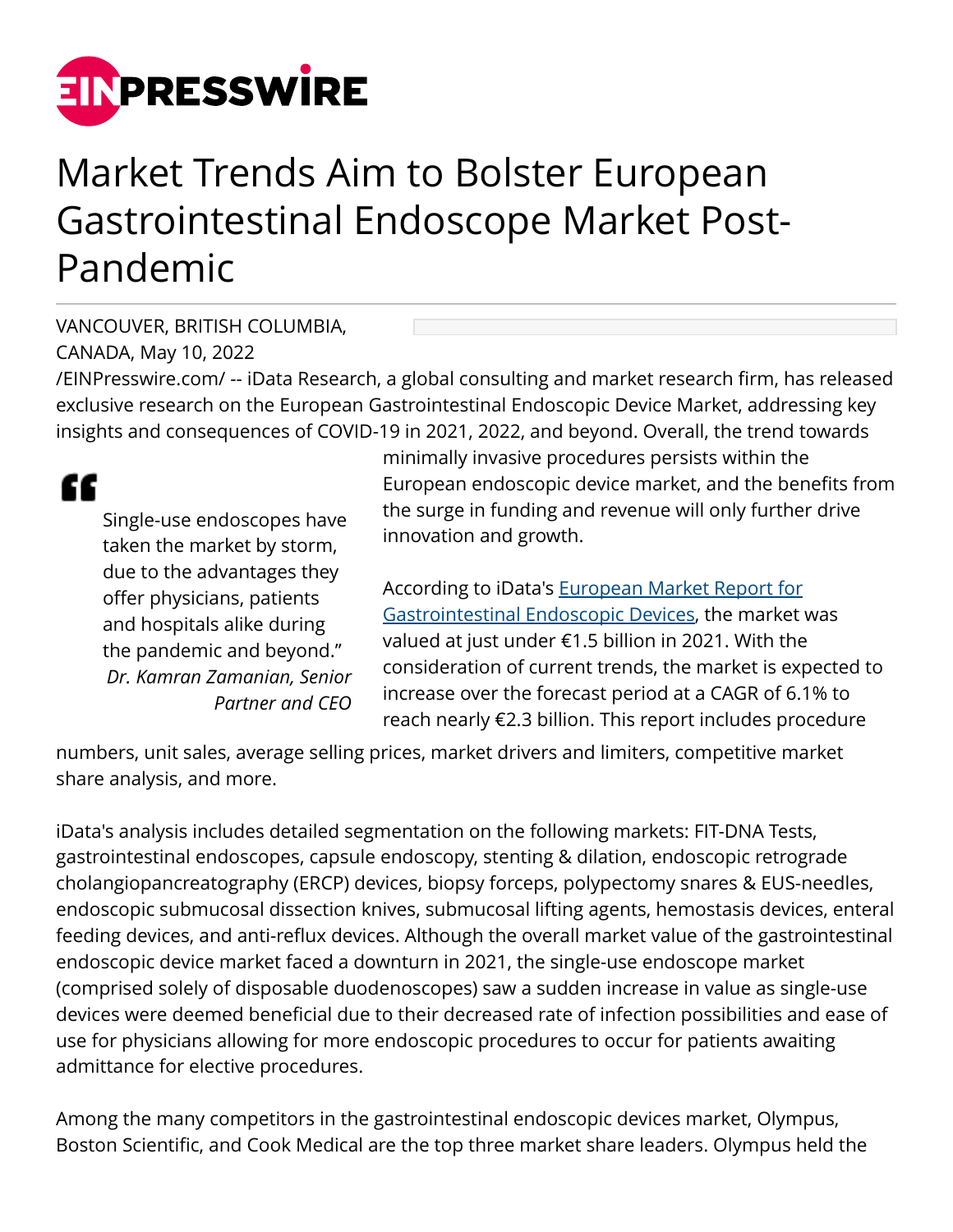leading share of both the gastrointestinal endoscope market and endoscopic submucosal dissection knife market, as well as competitive shares of the capsule endoscopy, ERCP, biopsy forceps, polypectomy snares and EUS needles and hemostasis markets

To accurately estimate market shares, units sold, average selling prices, product segments, and brands as well as procedural volumes, iData Research uses its proprietary market and procedure databases, as well as hospital purchase order data to complement its primary and secondary research initiatives.



Follow the link below to download a

Free Research Summary of the European Gastrointestinal Endoscopic Devices Market Report:

## <https://idataresearch.com/product/gastrointestinal-endoscopic-devices-market-europe/>

## For Further Information

More insights like this can be found in the latest reports by iData. Please email us at info@idataresearch.net or register online for a brochure and synopsis. About iData

iData Research is an international consulting and market research firm dedicated to empowering confident strategic decisions within the medical device, dental, and pharmaceutical industries.

## [www.idataresearch.com](http://www.idataresearch.com)

Emma Matrick iData Research +1 604-266-6933 [email us here](http://www.einpresswire.com/contact_author/3480169) Visit us on social media: [Facebook](https://www.facebook.com/iDataResearch/) **[Twitter](https://twitter.com/iDataResearch?s=20)** [LinkedIn](https://www.linkedin.com/company/idata-research)